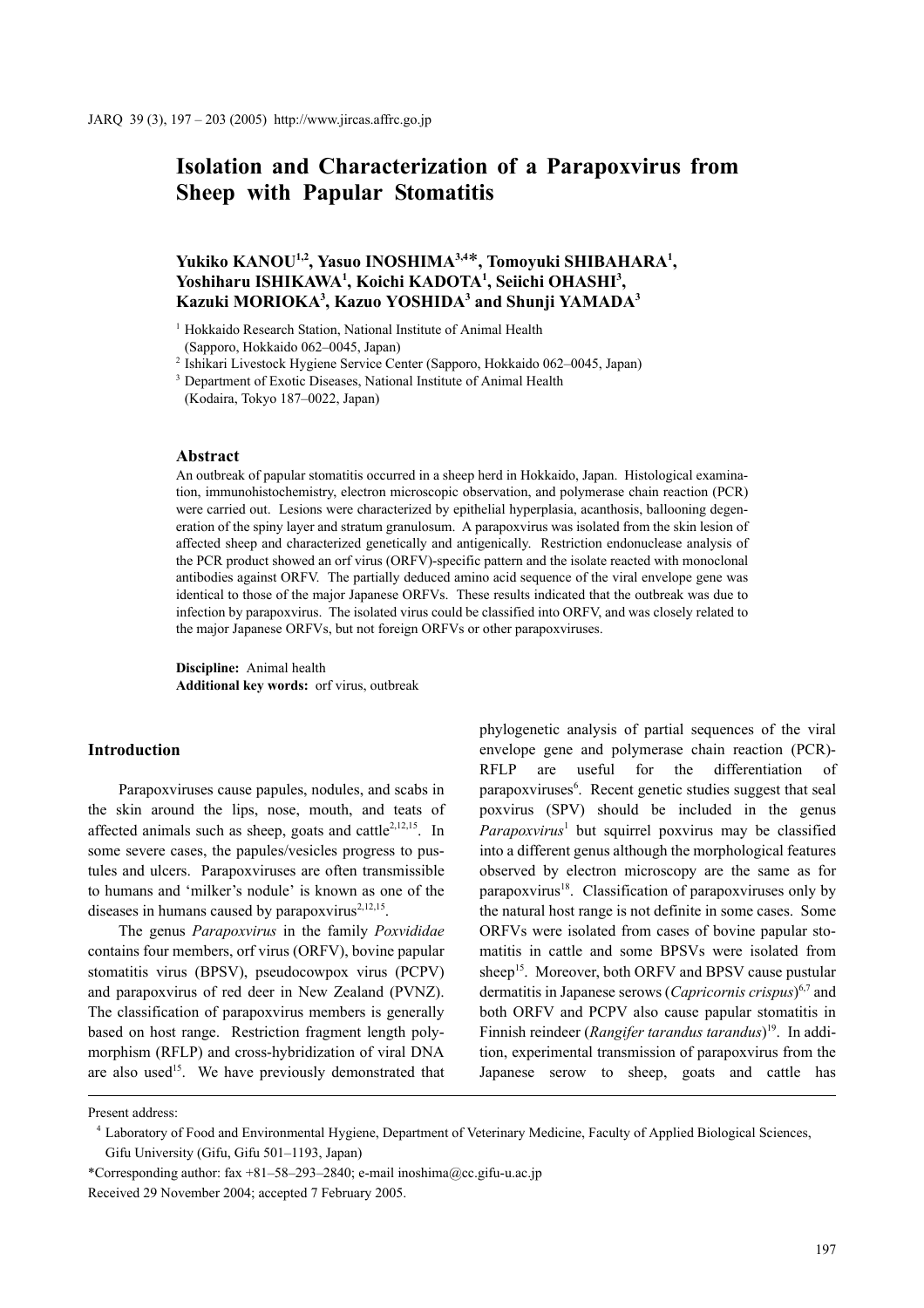succeeded $11,13,14$ . These results indicate that we can not differentiate parapoxviruses causing diseases in animals until genetic analyses are carried out.

An outbreak causing papules, pustules and scabs around the lips, nose and mouth occurred in a sheep herd in Hokkaido, Japan. In the present study, we report the parapoxvirus infection in the sheep herd and the histological and immunohistochemical features of the lesions. Moreover, an isolated virus was characterized by restriction endonuclease analysis, sequencing and monoclonal antibodies.

## **Materials and methods**

#### **1. Animals**

On May 22, 2004, a sheep showing purulent scabs on the lips and nose was found in a herd in Hokkaido, the northern island of Japan. On May 25, 37 of 74 sheep (50%) in the herd were affected (Fig. 1). The herd was comprised of young sheep ranging from 1 to 2 years of age. They had papules, pustules, and purulent or dry scabs on their muzzles, lips, palpebrae, or nose. However, there was no bulla either in the tongue or oral mucosa in any sheep.

#### **2. Examination for foot-and-mouth disease virus**

It is important to distinguish parapoxvirus infection from foot-and-mouth disease (FMD), which is classified under list A of animal diseases by the Office International des Epizooties<sup>8</sup>, because FMD causes enormous economic damage to the animal industry and interrupts the international trade of animals and animal products. Therefore, at first, to deny FMD virus (FMDV), reverse transcriptase-PCR, antigen detection enzyme-linked immunosorbent assay (ELISA), and antibody detection ELISA for FMDV were carried out using mixed scabs from 7 sheep and each serum from 10 sheep as described previously $16$ .

#### **3. Histological examination**

Several tissue samples taken from the lesions around lips of an affected sheep were collected, and fixed by immersion in 10% phosphate-buffered formalin and embedded in paraffin. The tissue sections (approximately 3  $\mu$ m thick) were stained with hematoxylin and eosin (HE) for the histological examinations.

#### **4. Immunohistochemistry**

For immunohistochemistry, a polyclonal antibody against parapoxvirus was prepared as follows. BPSV Chiba strain<sup>9</sup> was purified from the supernatant of infected cells as described previously<sup>4</sup>. New Zealand

white rabbits were immunized hypodermically with the virus suspension in Gerbu Adjuvant LQ (Gerbu Biotechnik, Gaiberg, Germany) according to the manufacturer's instructions. To reduce non-specific reaction, rabbit sera were mixed with a powder of bovine spleen treated with acetone, centrifuged and confirmed for the specificity by an indirect immunofluorescence assay (IFA) using virusinfected or uninfected cells, and by immunohistochemistry using tissue sections from normal or affected animals prepared previously. Serial tissue sections from an affected sheep were

prepared for the streptavidin-biotin immunoperoxidase method (SAB) with Histofine SAB reagents (Nichirei Corp., Tokyo, Japan). After deparaffinization of the sections, endogenous peroxidase activity was blocked by methanol and 3% H<sub>2</sub>O<sub>2</sub> (Sigma Chemical, St. Louis, MO, U.S.A.). The sections were lightly counterstained with Mayer's hematoxylin and assessed by light microscopy.

#### **5. Electron microscopic observation**

Small blocks taken from the 10% formalin-fixed tissue were postfixed in 1% osmium tetroxide, embedded in epoxy resin, sectioned (approximately 60 nm thick) and stained with uranyl acetate and lead citrate. The sections were then examined with a JEM-1010 transmission electron microscope (JEOL, Tokyo, Japan).

#### **6. Virus isolation**

Primary bovine testis (BT) cells were cultured in Eagle's minimum essential medium (Nissui, Tokyo, Japan) supplemented with 0.3% tryptose phosphate broth (Difco, MI, U.S.A.) and 5% fetal bovine serum at 37ºC in a humidified atmosphere of  $5\%$  CO<sub>2</sub> in air. After the examination for FMDV, suspensions containing 10% samples of the scabs in medium were inoculated into BT cells. Then the cells were passaged until cytopathic effects (CPE) were observed.

#### **7. IFA**

Cells showing CPE were tested for reactivities to monoclonal antibodies (MAbs) against ORFV. MAbs (21, 22, 23, 35, 37, and 40) against ORFV<sup>20</sup> were used in an IFA as described previously<sup>6</sup>.

#### **8. PCR**

DNAs were extracted from BT cells showing CPE or control cells using a DNeasy Tissue Kit (QIAGEN, Tokyo, Japan). PCR for parapoxvirus was carried out using a parapoxvirus-specific primer pair, PPP-1 and PPP-4 as described previously<sup>5,7</sup>.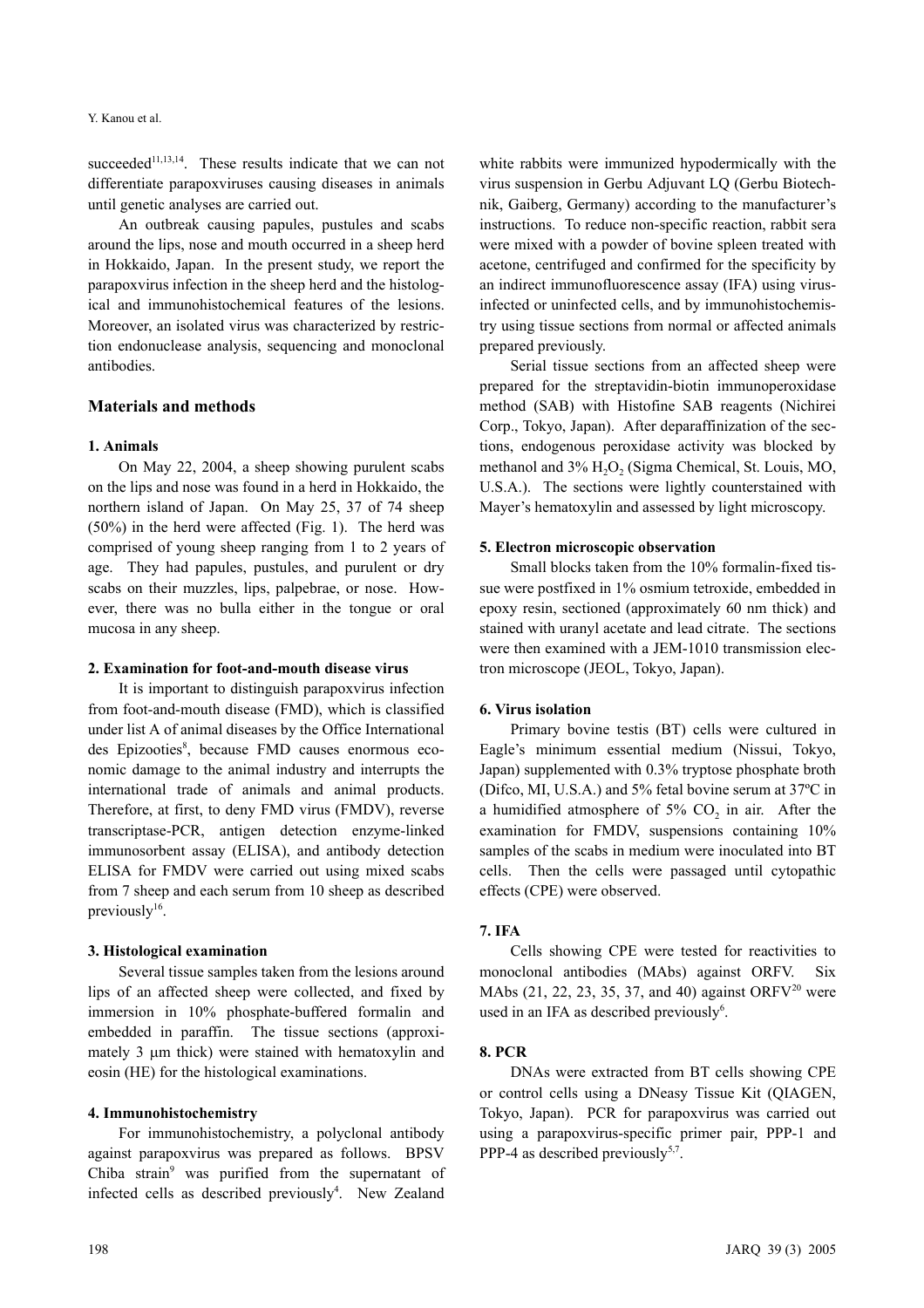

**Fig. 1. Clinical representative of an affected sheep**

#### **9. RFLP**

To identify the parapoxvirus species, the amplified PCR product was digested with restriction endonucleases, *Drd*I, *Xmn*I, *Pfl*MI and *Hin*cII.

#### **10. Sequencing**

Partial nucleotide sequences (554 bp) of the viral envelope gene were determined by direct sequencing using PCR products. Sequences were obtained from both strands for verification and compared to homologous sequences from other parapoxviruses, ORFV Iwate (AB044795), ORFV Okinawa (AB080769), ORFV NZ2 (U06671), ORFV SA00 (AY278208), ORFV American vaccine strain (AY278209), ORFV European vaccine strain D1701 (AY453654), BPSV V660 (AB044793), PCPV VR634 (AB044792), PVNZ DPV (AB044794), and SPV SPV (AF414182).

## **Results**

#### **1. Examination for FMDV**

Neither a specific PCR product nor a reaction to the FMDV antigen and antibody was detected from the suspensions of scabs and sera, respectively (data not shown).

#### **2. Histological examination**

Lesions were characterized by epithelial hyperplasia, acanthosis, ballooning degeneration of the spiny layer and stratum granulosum, and eosinophilic cytoplasmic inclusion bodies within vacuolated cells (Fig. 2A). In advanced parts of the lesions, numerous neutrophilic infiltrates into the superficial propria and epithelium were associated with erosion of the upper layers of necrotic cells. Focally extensive, severe, exuberant, perivascular to interstitial infiltration with histiocytes and lymphocytes was found in the submucosa. It was accompanied by fibroblastic proliferation and neovascularization.

#### **3. Immunohistochemistry**

Parapoxvirus antigen was detected using immunohistochemistry. The vacuolated epithelial cells were stained positively using a polyclonal antibody against parapoxvirus (Fig. 2B).



#### **Fig. 2. Histology and immunohistochemistry of skin lesion of an affected sheep**

- A: Histology of skin lesion of an affected sheep. Vacuolar degeneration of epithelial cells and necrotic debris are observed. Intracytoplasmic inclusion bodies (arrows) are seen in vacuolated epithelial cells. HE staining. Bar =  $100 \mu m$ .
- B: Immunohistochemistry of the same field shown in panel A. Parapoxvirus antigen is demonstrated corresponding to vacuolated epithelial cells. Bar =  $100 \mu m$ .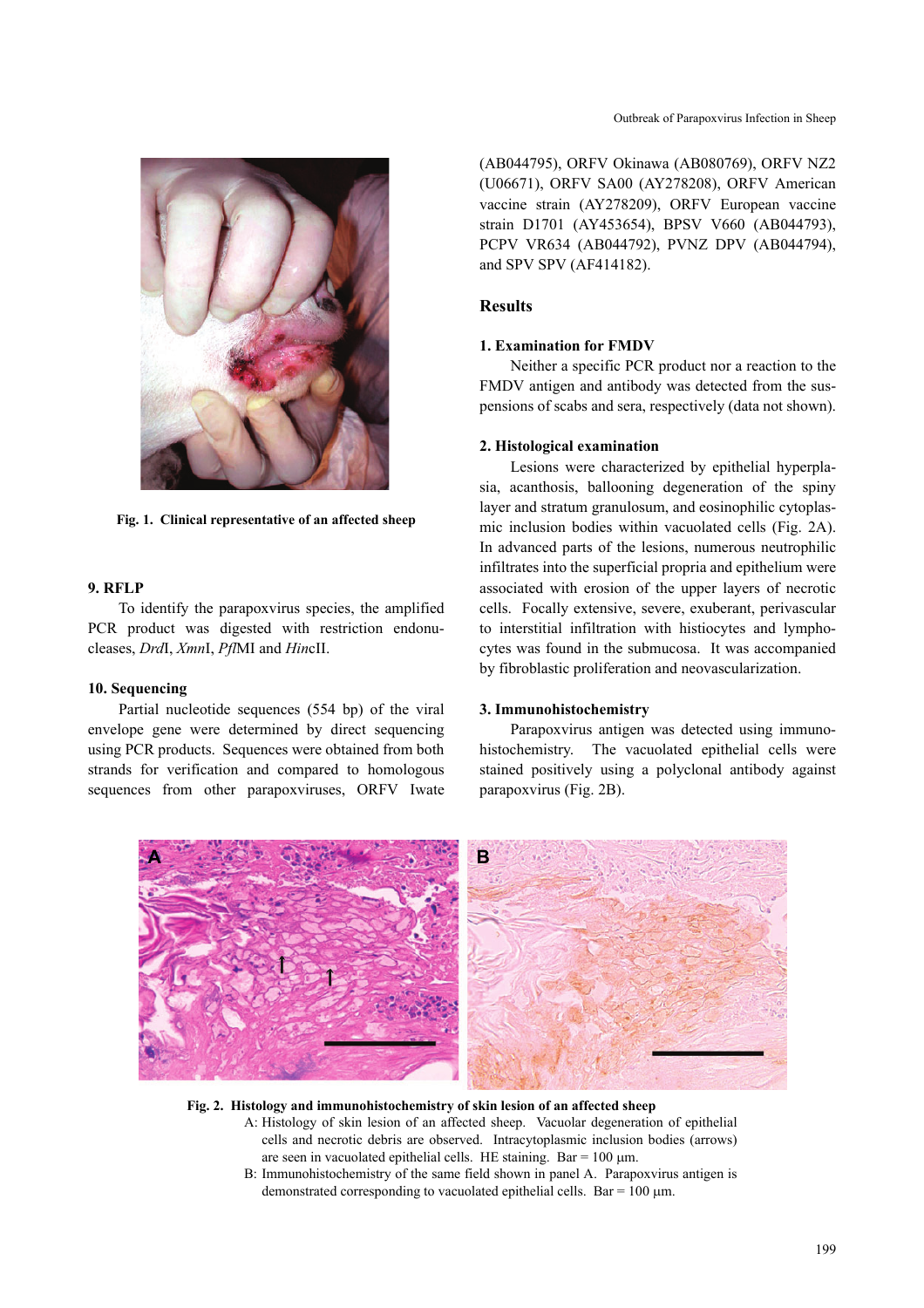





**Fig. 4. Bovine testis (BT) cells showing cytopathic effects (CPE)** A: Normal BT cells. B: BT cells showing CPE.

#### **4. Electron microscopic observation**

Transmission electron microscopy disclosed the presence of many intracytoplasmic virions in the vacuolated epithelial cells (Fig. 3). Occasionally, virions were





- A: PCR for the detection of parapoxvirus DNA. Lane M: Marker. Lane 1: BT cells showing CPE. A specific 594 bp fragment was amplified. Lane 2: Control BT cells. Lane 3: PCR control using water as a template.
- B: PCR-RFLP analysis for identification of parapoxvirus species. PCR product was digested with restriction endonucleases. Lane M: Marker. Lane 1: Buffer control digested without restriction enzyme. Lane 2: *Drd*I digestion. Lane 3: *Xmn*I digestion. Lane 4: *Pfl*MI digestion. Lane 5: *Hin*cII digestion.

admixed with electron-dense material. The fine structure of the virions consisted of an oval- to dumbbellshaped core surrounded by a membrane, lateral bodies, and a surface membrane. Particles had a length of approximately 250 nm and a width of nearly 150 nm.

### **5. Virus isolation and IFA**

CPE was observed after blind passage (Fig. 4). We designated the isolate HIS (Hokkaido Ishikari Sheep) strain. All six MAbs reacted with BT cells showing CPE (data not shown).

#### **6. PCR and PCR-RFLP**

A specific 594 bp fragment was amplified from cells showing CPE (Fig. 5A). The amplified PCR product was digested only by *Drd*I (Fig. 5B). This RFLP pattern is a marker for the classification of ORFV<sup>6</sup>, indicating that the isolate HIS could be classified as ORFV.

#### **7. Sequencing**

The nucleotide sequence was determined from the PCR product. In comparison with other published sequence data, neither deletions nor insertions were found in the sequenced region. Compared to Japanese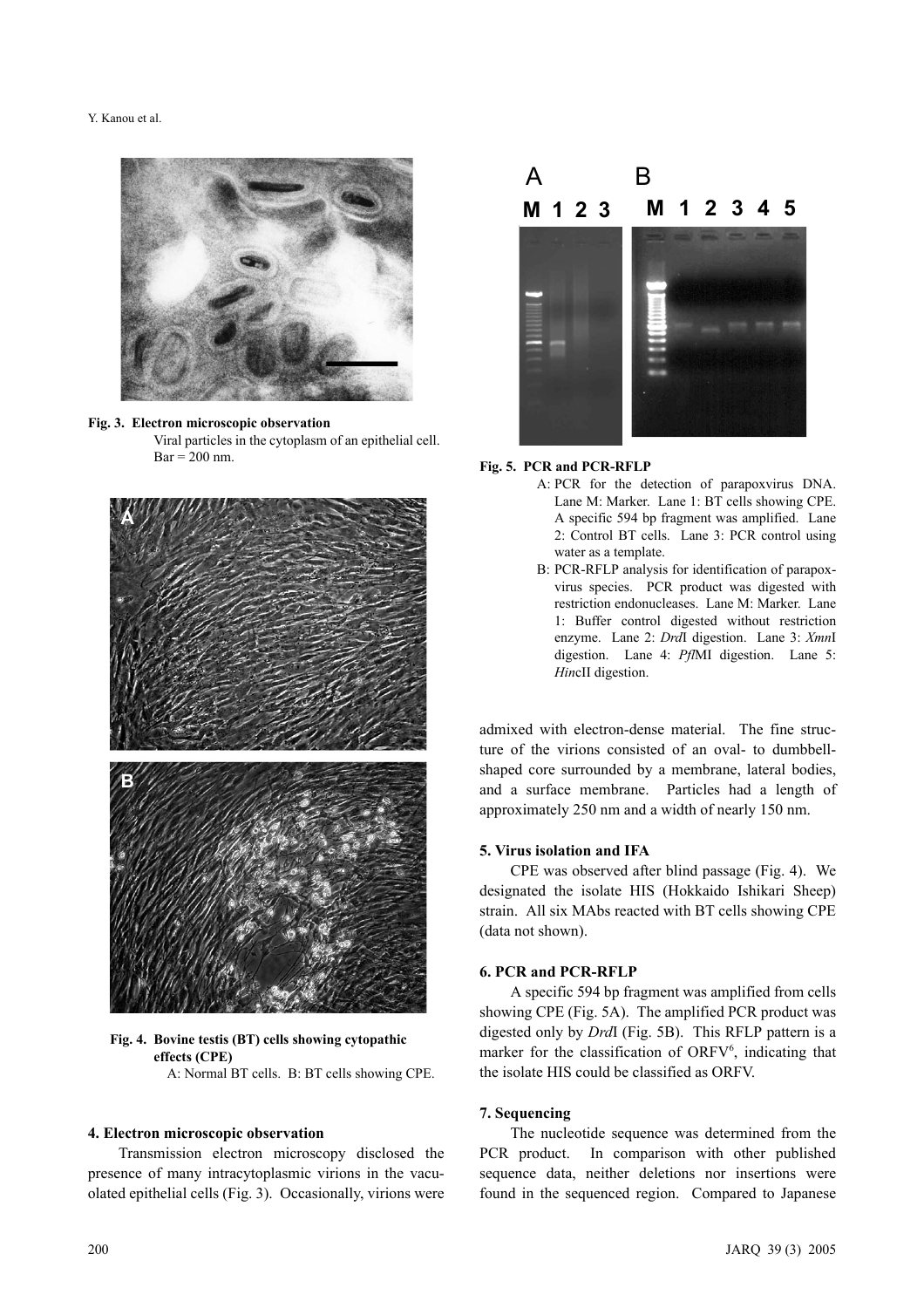| OREV Iwate               | 1LANDLMNRYNTFYSMIVEPKVPFTRLCCAVVTPTATNFHLDHSGGVFFSDSPERFLGFYRTLDEDLVLHRIENAKNSIDL<br>1:TGSVSTIKNLGLYSTNKF                                                                                            | 100           |
|--------------------------|------------------------------------------------------------------------------------------------------------------------------------------------------------------------------------------------------|---------------|
| <b>HIS</b>               |                                                                                                                                                                                                      | 100           |
| Okinawa                  |                                                                                                                                                                                                      | 100           |
| NZ2                      | .                                                                                                                                                                                                    | 100           |
| SAOO                     |                                                                                                                                                                                                      | 100           |
| vaccine                  |                                                                                                                                                                                                      | 100           |
| D1701                    | $\cdot \cdot \cdot \cdot \cdot \cdot \cdot$                                                                                                                                                          | 100           |
| BPSV V660                | $\ldots$ ps $\ldots$<br>$\ldots$ $\ldots$ $\ldots$ $\ldots$ $\ldots$ $\ldots$ $\ldots$ $\ldots$ $\ldots$ $\ldots$ $\ldots$ $\ldots$ $\ldots$ $\ldots$ $\ldots$ $\ldots$ $\ldots$                     | 100           |
| PCPV VR634               | $\frac{1}{2}$<br>$\ddot{A} \ddot{A} \ddot{A}$<br>                                                                                                                                                    | 100           |
| PVNZ DPV                 | $\ldots$ NS $\ldots$                                                                                                                                                                                 | 100           |
| <b>SPV</b><br>SPV        | $\ddot{\cdot}$ .<br>$\ldots$ . $\ldots$ $\ldots$ $\ldots$ $\ldots$                                                                                                                                   | 100           |
|                          |                                                                                                                                                                                                      |               |
| OREV Iwate               | PRIIDALLRAA IDRGVRVRVIITTEWKNADPLSVSAARSLDDFGVGSVDMSVRKFVVPGRDDAANNT<br>101:SLLSMVPVIKHASAVEYWP                                                                                                      | $\frac{8}{1}$ |
| <b>HIS</b>               | $101: \ldots \ldots \ldots 1$                                                                                                                                                                        |               |
| Okinawa                  | 101:                                                                                                                                                                                                 |               |
| NZ2                      | $\frac{1}{2}$<br>$\vdots$<br>101:                                                                                                                                                                    | 184<br>1      |
| SAOO                     | $\vdots$<br><br>101:                                                                                                                                                                                 | 1.84          |
| vaccine                  | $\dot{\circ}$<br>101:                                                                                                                                                                                | 184<br>1      |
| D1701                    | $\frac{1}{1}$ : $\frac{1}{1}$ : $\frac{1}{1}$ : $\frac{1}{1}$ : $\frac{1}{1}$ : $\frac{1}{1}$ : $\frac{1}{1}$ : $\frac{1}{1}$ : $\frac{1}{1}$ : $\frac{1}{1}$<br>$101$ :                             | 184           |
| BPSV V660                | $\cdots$ $\cdots$ $\cdots$ $\cdots$ $\cdots$ $\cdots$<br>$\ldots_{N}$ .<br>$\ldots$ . $\ldots$ . $\ldots$ . $\ldots$ . DR. $\ldots$<br>$1011$ .                                                      | 184<br>1      |
| PCPV VR634               | .<br>101:                                                                                                                                                                                            | 184<br>1      |
| PVNZ DPV                 | $\ldots$ $\ldots$ $\ldots$ $\ldots$ $\ldots$ $\ldots$<br>$\cdot$ , $\cdot$ , $\cdot$ , $\cdot$ , $\cdot$ , $\cdot$ , $\cdot$ , $\cdot$ , $\cdot$<br>$\cdot$ . The $\cdot$<br>.A.A. M.<br>$101:1$ RSM | 184           |
| <b>SPV</b><br><b>NdS</b> | 101:VRSGGE.Y                                                                                                                                                                                         | $\frac{a}{4}$ |
|                          |                                                                                                                                                                                                      |               |

Fig. 6. Alignment of the partially deduced amino acid sequences of the viral envelope gene<br>Amino acids identical to ORFV strain Iwate at given positions are represented by dots.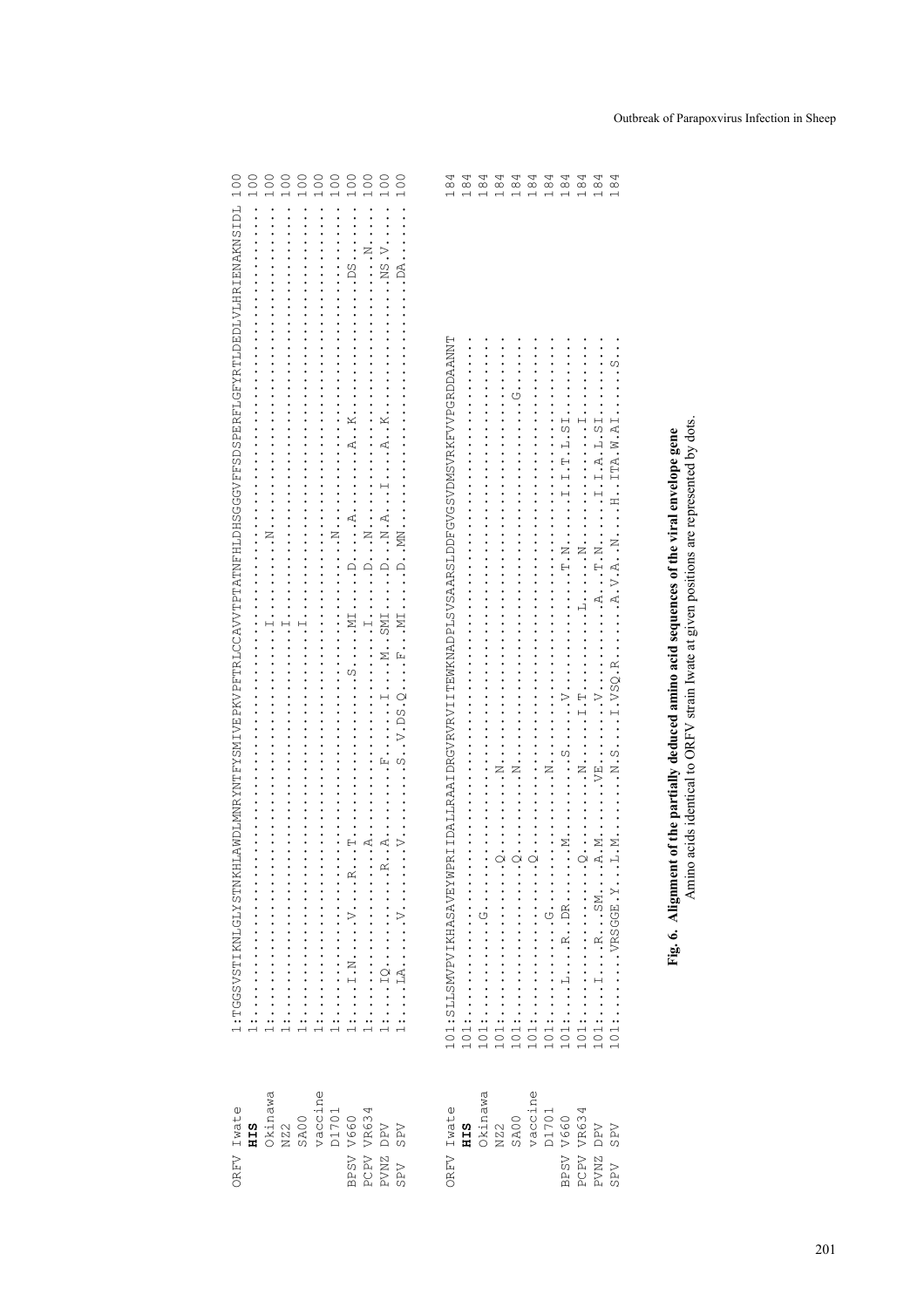Y. Kanou et al.

ORFV strain Iwate, only one substitution of a nucleotide was found but the deduced amino acid sequence was completely identical (Fig. 6). The sequence of HIS strain was submitted to DDBJ/EMBL/GenBank under accession number AB189670.

### **Discussion**

Parapoxvirus infection exists all over the world and there is an old record about the infection in sheep in the late 17th century<sup>15</sup>. Generally, although the mortality of parapoxvirus infection is less than 1%, the morbidity in a single herd tends to be high as in this case. In Hokkaido, Japan, Kuroda et al. reported that the seroprevalence of parapoxvirus infection in sheep was  $46/52$   $(88.5\%)^9$ . Parapoxviruses are closely related antigenically to each other; however, reinfection after recovery seems possible. Therefore, molecular characterization of the virus is important for the understanding and prevention of disease outbreaks.

Histological examination demonstrated proliferative skin lesions such as epithelial hyperplasia, acanthosis, ballooning degeneration of the spiny layer and stratum granulosum, and neovascularization, which are the histological hallmarks of the lesion of parapoxvirus infection. One of the reasons for the histological changes described above is that ORFVs have a viral vascular endothelial growth factor (VEGF) gene<sup>10</sup>. VEGF mediates endothelial cell proliferation, angiogenesis, and vascular permeability<sup>3</sup> and ORFV VEGF is biologically active in sheep<sup>17</sup>. Indeed, inclusion bodies and the viral antigen were observed coincident with the histologically disordered area, suggesting that the virus might cause the skin lesions. With the results of histological and immunohistochemical examinations and observations by electron microscopy, as well as PCR and IFA with MAbs, we diagnosed the disease as parapoxvirus infection.

PCR-RFLP analysis showed that the isolated virus, designated HIS, was classified into ORFV. We have previously sequenced a total of 15 ORFV isolates and viruses in tissue samples of sheep, goat and Japanese serows (*Capricornis crispus*) collected from 1970 to 2004 in various areas in Japan. The deduced amino acid sequences from most of them were completely the same<sup>6,7</sup> and therefore we referred to the amino acid sequence of the ORFV Iwate strain as a consensus sequence for Japanese ORFVs. Interestingly, although the nucleotide sequence of the HIS strain was not the same as that of the Iwate strain, the deduced amino acid sequence of the HIS strain was identical to that of the Iwate strain, meaning that it was the same as the amino acid sequences of the major Japanese ORFVs.

Taken together, our results indicated that the outbreak was due to infection by parapoxvirus and the typical pathology of parapoxvirus infection was apparent in the lesions. Genetic and antigenic characterization indicated that the isolate HIS could be classified into ORFV and was very close to the major isolates of ORFV circulating in Japan, but not to foreign ORFVs or other species in the parapoxvirus genus.

## **Acknowledgements**

We thank Dr. N. Ueda (University of Otago, Dunedin, New Zealand) and Dr. K. Miyamoto (Wakayama Medical College, Wakayama, Japan) for providing MAbs. We are also thankful to Mr. K. Barrymore for his critical reading of the manuscript.

#### **References**

- 1. Becher, P. et al. (2002) Characterization of sealpox virus, a separate member of the parapoxviruses. *Arch. Virol.*, **147**, 1133–1140.
- 2. Esposito, J. J. & Fenner, F. (2001) Poxviruses. *In* Fields virology, 4th ed., eds. Knipe, D. M. & Howley, P. M., Lippincott Williams & Wilkins, Philadelphia, 2885– 2921.
- 3. Ferrara, N., Gerber, H.-P. & LeCouter, J. (2003) The biology of VEGF and its receptors. *Nat. Med.*, **9**, 669–676.
- 4. Inoshima, Y. et al. (1999) Use of protein AG in an enzyme-linked immunosorbent assay for screening for antibodies against parapoxvirus in wild animals in Japan. *Clin. Diagn. Lab. Immunol.*, **6**, 388–391.
- 5. Inoshima, Y., Morooka, A. & Sentsui, H. (2000) Detection and diagnosis of parapoxvirus by the polymerase chain reaction. *J. Virol. Methods*, **84**, 201–208.
- 6. Inoshima, Y. et al. (2001) Genetic heterogeneity among parapoxviruses isolated from sheep, cattle and Japanese serows (*Capricornis crispus*). *J. Gen. Virol.*, **82**, 1215– 1220.
- 7. Inoshima, Y. et al. (2002) Characterization of parapoxviruses circulating among wild Japanese serows (*Capricornis crispus*). *Microbiol. Immunol.*, **46**, 583–587.
- 8. Kitching, R. P. et al. (2000) Foot and mouth disease. *In* OIE Manual of Standards for Diagnostic Tests and Vaccines, 4th ed., OIE, Paris, 77–92.
- 9. Kuroda, Y. et al. (1999) An epidemic of parapoxvirus infection among cattle: isolation and antibody survey. *J. Vet. Med. Sci.*, **61**, 749–753.
- 10. Lyttle, D. J. et al. (1994) Homologs of vascular endothelial growth factor are encoded by the poxvirus orf virus. *J. Virol.*, **68**, 84–92.
- 11. Masegi, T. et al. (2002) Parapoxvirus infection in wild Japanese serow: a possibility of infection from wild serow to sheep. *Jpn. J. Zoo Wildl. Med.*, **7**, 39–43.
- 12. Moss, B. (2001) Poxviridae: the viruses and their replication. *In* Fields virology, 4th ed., eds. Knipe, D. M. & Howley, P. M., Lippincott Williams & Wilkins, Philadelphia, 2849–2883.